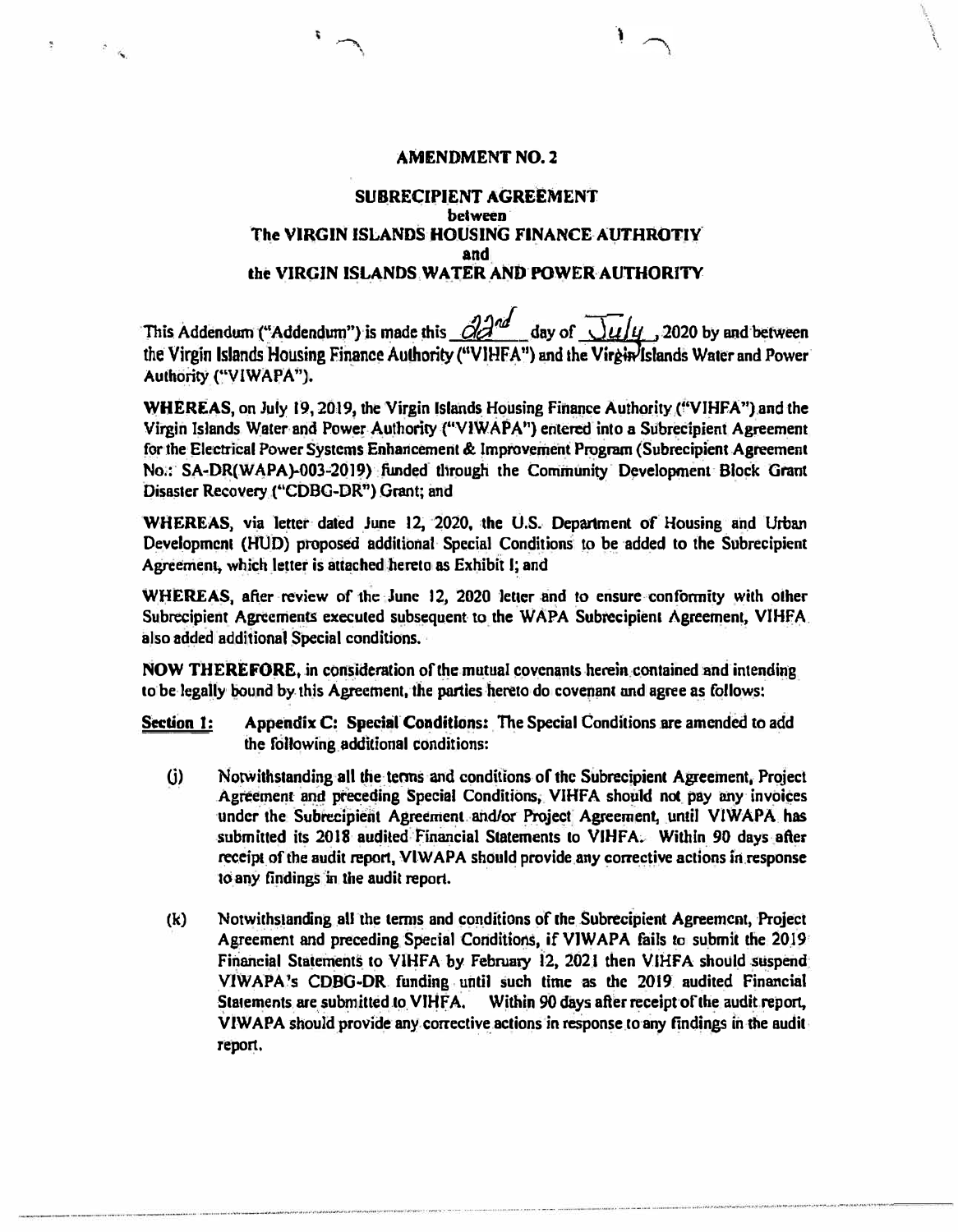*Subrecipuem Agreement between J'HF'A and t'mrtl'..1 AmL-ndnttnl AO, 1 Page 1 of 2* 

- **(I) VIWAPA must reduce its reliance on estimated billing to less than 2% of electric accounts by December 31, 2020.**
- **(m) VIWAPA must issue bills to customers at the end of each 30-day billing cycle within five (5) days of meter reading. VIWAPA must have implemented this practice by December 3 I, 2020.**
- **(n) VIWAPA must reduce the amount of uncompensated power generation, including improving meter function, data collection, and processing and must provide a plan to reach this goal, or have implemented this practice. by December 31, 2020;**
- **(o) VIWAPA must complete the monthly 30-day billing cycle on time. VIWAPA must have implemented this practice by December 3 I, 2020.**
- **(p) Must attend and participate in a mandatory HUD 010 training provided by HUD's Office of the Inspector General.**
- **(q) Provide VIHFA with a timely notification. of all procurement events and share all procurement documents for review lo ensure compliance with COBO-DR funded projects.**
- **Section 2: This Amendment may be executed in several counterparts. each of which shall be regarded as an original and all of which shall constitute one and the same document.**
- **Section 3:** All other requirement and provisions of the Subrecipient Agreement between the **VIHFA and VIWAPA shall remain in full force and effect.**

.<br>Ha Jackson Hilaira sme DATE: 7/10/2020

**WITNESS: VIRGIN ISLANDS WATER& POWER AUTHORITY** 

 $A$ *XTence J. Kupfer, Executive Director* 

J:\ElfZ02(!

**DATE: 7110/2020** 

**WITNESS:** 

Print Name) Bad Balva

DATE: 7/10/2020